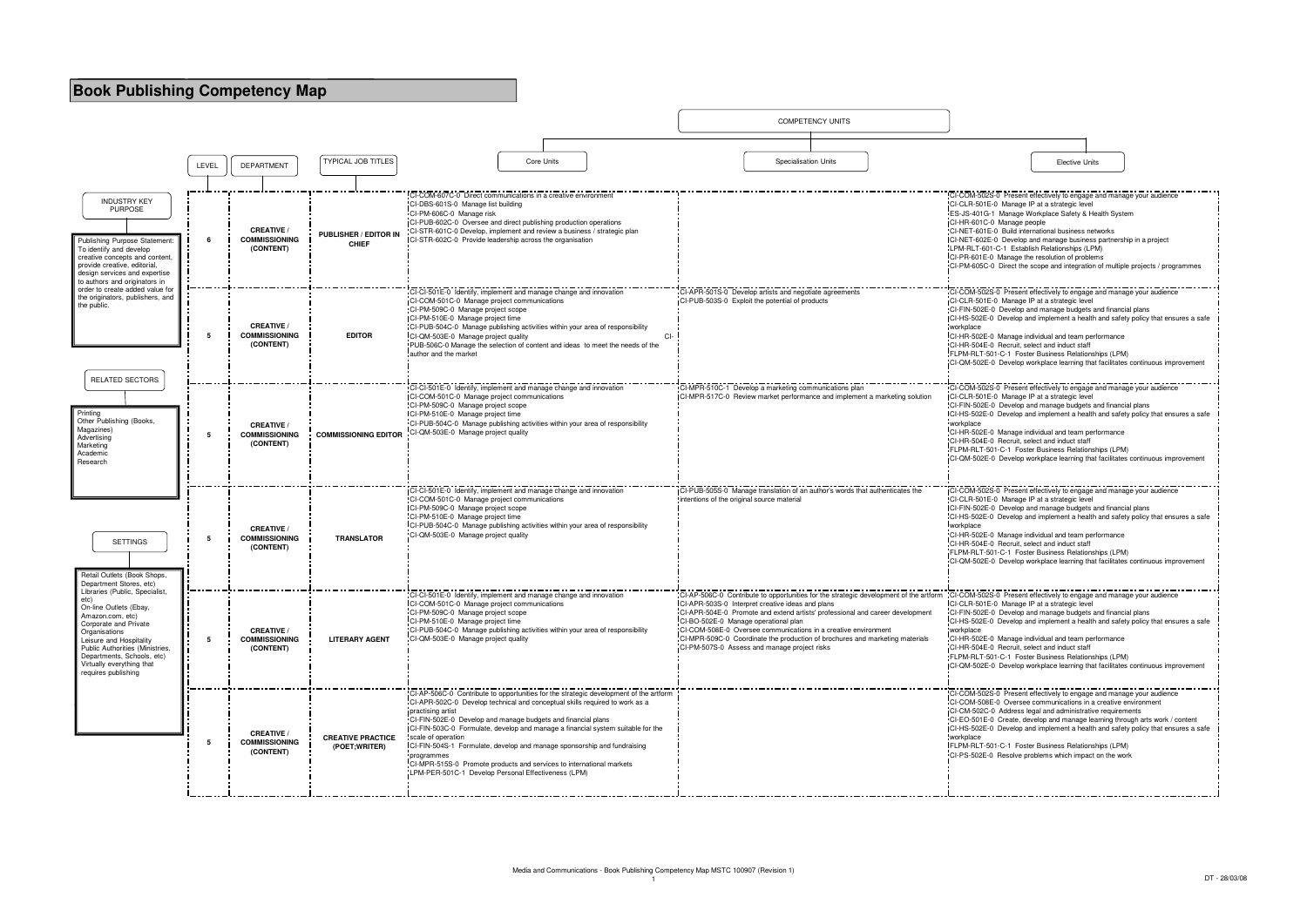

| <b>Elective Units</b>                                                                                                                                                                                                                                                                                                                                                                                                                                                                                                                                                                                                          |
|--------------------------------------------------------------------------------------------------------------------------------------------------------------------------------------------------------------------------------------------------------------------------------------------------------------------------------------------------------------------------------------------------------------------------------------------------------------------------------------------------------------------------------------------------------------------------------------------------------------------------------|
| CI-BO-404E-0 Coordinate business resources<br>CI-CI-402C-0 Promote innovation and change<br>CI-CM-406E-0 Negotiate contracts<br>CI-FIN-405E-0 Prepare financial reports<br>CI-HS-403E-0 Implement and monitor a safe workplace and comply with emergency                                                                                                                                                                                                                                                                                                                                                                       |
| procedures<br>CLPM-RLT-401-C-1 Cultivate Positive Workplace Relations (LPM)<br>LPM-PER-401-C-1 Manage Self (LPM)<br>CI-PD-302E-0 Manage and market yourself as a freelancer to maximise work<br>opportunities                                                                                                                                                                                                                                                                                                                                                                                                                  |
| CI-COM-410C-0 Manage Communications in a creative environment<br>CI-EO-402S-0 Develop and implement community engagement strategies<br>CI-EO-403E-0 Facilitate learning through arts work / content<br>CI-HS-403E-0 Implement and monitor a safe workplace and comply with emergency<br>procedures<br>CI-MPR-422E-0 Promote products and services<br>CLPM-RLT-401-C-1 Cultivate Positive Workplace Relations (LPM)<br>LPM-PER-401-C-1 Manage Self (LPM)                                                                                                                                                                        |
| CI-PS-403E-0 Address problems which impact on the work                                                                                                                                                                                                                                                                                                                                                                                                                                                                                                                                                                         |
| CI-BO-311E-0 Maintain business resources<br>CI-BO-314E-0 Support implementation of operational plan                                                                                                                                                                                                                                                                                                                                                                                                                                                                                                                            |
| CI-CI-304E-0 Set up, develop and support innovation and change<br>CI-COM-304C-0 Communicate effectively in a creative environment<br>CI-COM-306E-0 Make presentations<br>CI-DES-331E-0 Maintain an awareness of trends and developments in design,                                                                                                                                                                                                                                                                                                                                                                             |
| materials, techniques and technology<br>CI-FIN-306E-0 Manage budgets<br>CI-HS-305E-0 Assist with and support implementation, maintenance and monitoring                                                                                                                                                                                                                                                                                                                                                                                                                                                                        |
| health and safety in a working environment<br>CI-HR-309E-0 Work effectively with individuals and teams<br>CI-MPR-323C-0 Contribute to establishing new markets<br>CI-PD-302E-0 Manage and market yourself as a freelancer to maximise work                                                                                                                                                                                                                                                                                                                                                                                     |
| opportunities<br>CI-PS-305C-0 Contribute to dealing with problems in the workplace                                                                                                                                                                                                                                                                                                                                                                                                                                                                                                                                             |
| CI-BO-311E-0 Maintain business resources<br>CI-BO-314E-0 Support implementation of operational plan<br>CI-CI-304E-0 Set up, develop and support innovation and change<br>CI-COM-304C-0 Communicate effectively in a creative environment<br>CI-COM-306E-0 Make presentations<br>CI-DES-331E-0 Maintain an awareness of trends and developments in design,<br>materials, techniques and technology<br>CI-FIN-306E-0 Manage budgets<br>CI-HS-305E-0 Assist with and support implementation, maintenance and monitoring<br>health and safety in a working environment<br>CI-HR-309E-0 Work effectively with individuals and teams |
| CI-MPR-323C-0 Contribute to establishing new markets<br>CI-PD-302E-0 Manage and market yourself as a freelancer to maximise work<br>opportunities<br>CI-PS-305C-0 Contribute to dealing with problems in the workplace<br>.                                                                                                                                                                                                                                                                                                                                                                                                    |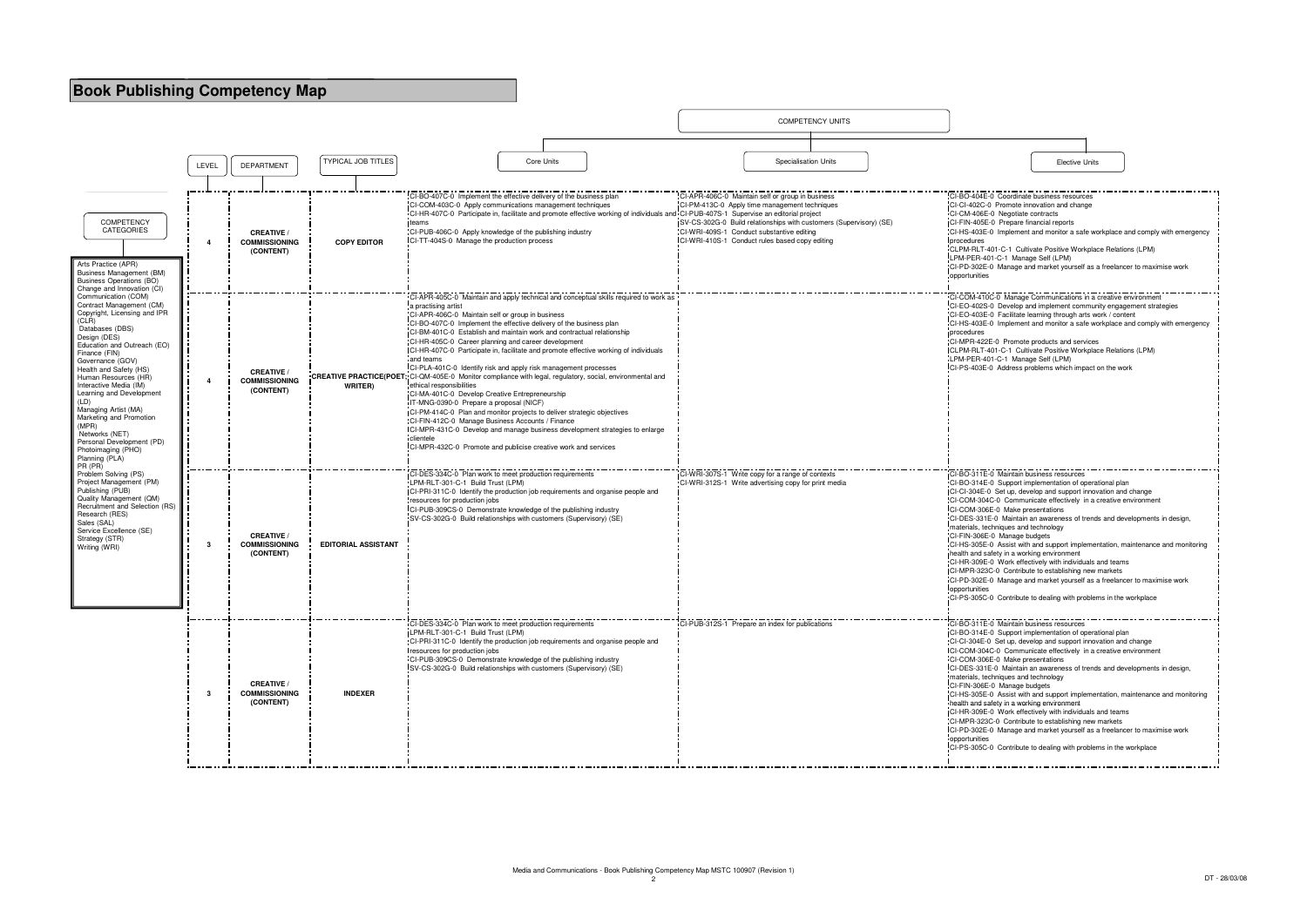|       |                                                        |                                                            |                                                                                                                                                                                                                                                                                                                                                                                                                                                                                                                                                                               | <b>COMPETENCY UNITS</b>                                                                                                                                                                                                                                                                                                                                                                                                                                                                                   |                                                                                                                                                                                                                                                                                                                                                                                                                                                                                                                                                                                                                                                                            |
|-------|--------------------------------------------------------|------------------------------------------------------------|-------------------------------------------------------------------------------------------------------------------------------------------------------------------------------------------------------------------------------------------------------------------------------------------------------------------------------------------------------------------------------------------------------------------------------------------------------------------------------------------------------------------------------------------------------------------------------|-----------------------------------------------------------------------------------------------------------------------------------------------------------------------------------------------------------------------------------------------------------------------------------------------------------------------------------------------------------------------------------------------------------------------------------------------------------------------------------------------------------|----------------------------------------------------------------------------------------------------------------------------------------------------------------------------------------------------------------------------------------------------------------------------------------------------------------------------------------------------------------------------------------------------------------------------------------------------------------------------------------------------------------------------------------------------------------------------------------------------------------------------------------------------------------------------|
|       |                                                        |                                                            |                                                                                                                                                                                                                                                                                                                                                                                                                                                                                                                                                                               |                                                                                                                                                                                                                                                                                                                                                                                                                                                                                                           |                                                                                                                                                                                                                                                                                                                                                                                                                                                                                                                                                                                                                                                                            |
| LEVEL | <b>DEPARTMENT</b>                                      | <b>TYPICAL JOB TITLES</b>                                  | Core Units                                                                                                                                                                                                                                                                                                                                                                                                                                                                                                                                                                    | <b>Specialisation Units</b>                                                                                                                                                                                                                                                                                                                                                                                                                                                                               | <b>Elective Units</b>                                                                                                                                                                                                                                                                                                                                                                                                                                                                                                                                                                                                                                                      |
|       |                                                        |                                                            |                                                                                                                                                                                                                                                                                                                                                                                                                                                                                                                                                                               |                                                                                                                                                                                                                                                                                                                                                                                                                                                                                                           |                                                                                                                                                                                                                                                                                                                                                                                                                                                                                                                                                                                                                                                                            |
| 3     | <b>CREATIVE /</b><br><b>COMMISSIONING</b><br>(CONTENT) | <b>PROOF READER</b>                                        | CI-DES-334C-0 Plan work to meet production requirements<br>LPM-RLT-301-C-1 Build Trust (LPM)<br>CI-PRI-311C-0 Identify the production job requirements and organise people and<br>resources for production jobs<br>CI-PUB-309CS-0 Demonstrate knowledge of the publishing industry<br>SV-CS-302G-0 Build relationships with customers (Supervisory) (SE)                                                                                                                                                                                                                      | CI-PUB-308S-1 Compare proofs with edited copy (or read blind)<br>CI-WRI-314S-1 Proofread copy to conform to publishing house style                                                                                                                                                                                                                                                                                                                                                                        | CI-BO-311E-0 Maintain business resources<br>CI-BO-314E-0 Support implementation of opera<br>CI-CI-304E-0 Set up, develop and support innov<br>CI-COM-304C-0 Communicate effectively in a<br>CI-COM-306E-0 Make presentations<br>CI-DES-331E-0 Maintain an awareness of trend<br>materials, techniques and technology<br>CI-FIN-306E-0 Manage budgets<br>CI-HS-305E-0 Assist with and support implemer<br>health and safety in a working environment<br>CI-HR-309E-0 Work effectively with individuals<br>CI-MPR-323C-0 Contribute to establishing new<br>CI-PD-302E-0 Manage and market yourself as a<br>opportunities<br>ICI-PS-305C-0 Contribute to dealing with probler |
| 3     | <b>CREATIVE</b><br><b>COMMISSIONING</b><br>(CONTENT)   | PHOTOGRAPHER (FROM<br><b>GRAPHIC DESIGN)</b>               | CI-COM-306E-0 Make presentations<br>CI-DES-326C-0 Conceptualise, develop and refine design solutions according to<br>design brief<br>CI-DES-327C-0 Demonstrate knowledge of production<br>CI-DES-329S-0 Design and produce applied design artwork, design illustrations and<br>graphic documents using a range of manual and digital techniques and media<br>CI-DES-331E-0 Maintain an awareness of trends and developments in design,<br>materials, techniques and technology<br>ICI-PS-305C-0 Contribute to dealing with problems in the workplace                          | CI-DES-333S-0 Plan and contribute to the realisation of final design product(s)<br>CI-PHO-301S-0 Make photographic copies<br>CI-PHO-302S-0 Plan and carry out image capture in response to a brief<br>CI-PHO-303S-0 Plan and produce scanned images<br>CI-PHO-304S-0 Specify and obtain processed images<br>CI-PHO-305S-0 Use and extend wet darkroom techniques to produce monochrome<br>photographs                                                                                                     | CI-BO-312E-0 Produce business documents<br>CI-COM-304C-0 Communicate effectively in a<br>CI-CLR-302E-0 Administer and manage the use<br>CI-FIN-306E-0 Manage budgets<br>CI-HS-305E-0 Assist with and support implemer<br>health and safety in a working environment<br>CI-HR-309E-0 Work effectively with individuals<br>LPM-RLT-301-C-1 Build Trust (LPM)<br>DLPM-PER-301-C-1 Develop Self (LPM)<br>:CI-PD-302E-0 Manage and market yourself as a<br>opportunities<br>CI-PM-413C-0 Apply time management techniq                                                                                                                                                          |
| 3     | <b>PRODUCTION</b><br>(DESIGN)                          | <b>WEB DESIGNER</b><br>(FROM INTERACTIVE<br><b>MEDIA</b> ) | CI-COM-304C-0 Communicate effectively in a creative environment<br>CI-DES-331E-0 Maintain an awareness of trends and developments in design,<br>materials, techniques and technology<br>CI-IM-313C-0 Apply an understanding of the principles of design and communication to graphic documents using a range of manual and digital techniques and media<br>the development of a digital media product<br>CI-LD-304E-0 Organise personal work priorities and contribute to personal<br>development<br>CI-PS-305C-0 Contribute to dealing with problems in the workplace        | CI-DES-326C-0 Conceptualise, develop and refine design solutions according to<br>design brief<br>CI-DES-329S-0 Design and produce applied design artwork, design illustrations and<br>CI-IM-314S-1 Design dynamic websites to meet technical requirements<br>CI-IM-315S-1 Design user interfaces for interactive media products<br>CI-IM-316S-1 Develop cascading style sheets                                                                                                                            | CI-BO-311E-0 Maintain business resources<br>CI-COM-306E-0 Make presentations<br>CI-HS-305E-0 Assist with and support implemer<br>health and safety in a working environment<br>ICI-HR-309E-0 Work effectively with individuals a<br>CI-LD-305E-0 Support a workplace learning env<br>instruction<br>DLPM-PER-301-C-1 Develop Self (LPM)<br>CI-PD-302E-0 Manage and market yourself as a<br>opportunities<br>CI-RES-309E-0 Research business opportunitie<br>ICI-TVP-317E-0 Breakdown a script                                                                                                                                                                              |
| 3     | <b>PRODUCTION</b><br>(DESIGN)                          | <b>GRAPHIC DESIGN)</b>                                     | CI-COM-306E-0 Make presentations<br>CI-DES-326C-0 Conceptualise, develop and refine design solutions according to<br>design brief<br>ICI-DES-327C-0 Demonstrate knowledge of production<br>CI-DES-329S-0 Design and produce applied design artwork, design illustrations and<br>graphic documents using a range of manual and digital techniques and media<br>GRAPHIC DESIGNER (FROM: CI-DES-331E-0 Maintain an awareness of trends and developments in design,<br>materials, techniques and technology<br>"CI-PS-305C-0 Contribute to dealing with problems in the workplace | CI-DES-417S-0 Produce drawings manually<br>CI-DES-330S-0 Develop and negotiate design briefs to meet the needs of the client<br>CI-DES-333S-0 Plan and contribute to the realisation of final design product(s)<br>CI-DES-339S-0 Research information, develop and select design concepts and early<br>ideas to meet requirements of the design brief<br>ICI-DES-340S-0 Visualise 2D graphics and 3D objects and translate into digital and/or Ihealth and safety in a working environment<br>paper media | CI-BO-312E-0 Produce business documents<br>CI-COM-304C-0 Communicate effectively in a<br>CI-CLR-302E-0 Administer and manage the use<br>CI-FIN-306E-0 Manage budgets<br>CI-HS-305E-0 Assist with and support implemer<br>CI-HR-309E-0 Work effectively with individuals<br>LPM-RLT-301-C-1 Build Trust (LPM)<br>DLPM-PER-301-C-1 Develop Self (LPM)<br>CI-PD-302E-0 Manage and market yourself as a<br>opportunities<br>CI-PM-413C-0 Apply time management techniq                                                                                                                                                                                                         |

|                                                                                                                                                                                                                                                                                                                                                                                                                                                                                                                                                                                                                                                                                                                                                                                                                                                          | <b>Elective Units</b> |  |
|----------------------------------------------------------------------------------------------------------------------------------------------------------------------------------------------------------------------------------------------------------------------------------------------------------------------------------------------------------------------------------------------------------------------------------------------------------------------------------------------------------------------------------------------------------------------------------------------------------------------------------------------------------------------------------------------------------------------------------------------------------------------------------------------------------------------------------------------------------|-----------------------|--|
|                                                                                                                                                                                                                                                                                                                                                                                                                                                                                                                                                                                                                                                                                                                                                                                                                                                          |                       |  |
| CI-BO-311E-0 Maintain business resources<br>CI-BO-314E-0 Support implementation of operational plan<br>CI-CI-304E-0 Set up, develop and support innovation and change<br>CI-COM-304C-0 Communicate effectively in a creative environment<br>CI-COM-306E-0 Make presentations<br>CI-DES-331E-0 Maintain an awareness of trends and developments in design,<br>materials, techniques and technology<br>CI-FIN-306E-0 Manage budgets<br>CI-HS-305E-0 Assist with and support implementation, maintenance and monitoring<br>health and safety in a working environment<br>CI-HR-309E-0 Work effectively with individuals and teams<br>CI-MPR-323C-0 Contribute to establishing new markets<br>CI-PD-302E-0 Manage and market yourself as a freelancer to maximise work<br>opportunities<br>CI-PS-305C-0 Contribute to dealing with problems in the workplace |                       |  |
| CI-BO-312E-0 Produce business documents<br>CI-COM-304C-0 Communicate effectively in a creative environment<br>CI-CLR-302E-0 Administer and manage the use of copyright materials created<br>CI-FIN-306E-0 Manage budgets<br>CI-HS-305E-0 Assist with and support implementation, maintenance and monitoring<br>health and safety in a working environment<br>CI-HR-309E-0 Work effectively with individuals and teams<br>LPM-RLT-301-C-1 Build Trust (LPM)<br>DLPM-PER-301-C-1 Develop Self (LPM)<br>CI-PD-302E-0 Manage and market yourself as a freelancer to maximise work<br>opportunities<br>CI-PM-413C-0 Apply time management techniques                                                                                                                                                                                                          |                       |  |
| CI-BO-311E-0 Maintain business resources<br>CI-COM-306E-0 Make presentations<br>CI-HS-305E-0 Assist with and support implementation, maintenance and monitoring<br>health and safety in a working environment<br>CI-HR-309E-0 Work effectively with individuals and teams<br>CI-LD-305E-0 Support a workplace learning environment through demonstration and<br>instruction<br>DLPM-PER-301-C-1 Develop Self (LPM)<br>CI-PD-302E-0 Manage and market yourself as a freelancer to maximise work<br>opportunities<br>CI-RES-309E-0 Research business opportunities<br>CI-TVP-317E-0 Breakdown a script<br>CI-BO-312E-0 Produce business documents                                                                                                                                                                                                          |                       |  |
| CI-COM-304C-0 Communicate effectively in a creative environment<br>CI-CLR-302E-0 Administer and manage the use of copyright materials created<br>CI-FIN-306E-0 Manage budgets<br>CI-HS-305E-0 Assist with and support implementation, maintenance and monitoring<br>health and safety in a working environment<br>CI-HR-309E-0 Work effectively with individuals and teams<br>LPM-RLT-301-C-1 Build Trust (LPM)<br>DLPM-PER-301-C-1 Develop Self (LPM)<br>CI-PD-302E-0 Manage and market yourself as a freelancer to maximise work<br>opportunities<br>CI-PM-413C-0 Apply time management techniques                                                                                                                                                                                                                                                     |                       |  |
|                                                                                                                                                                                                                                                                                                                                                                                                                                                                                                                                                                                                                                                                                                                                                                                                                                                          |                       |  |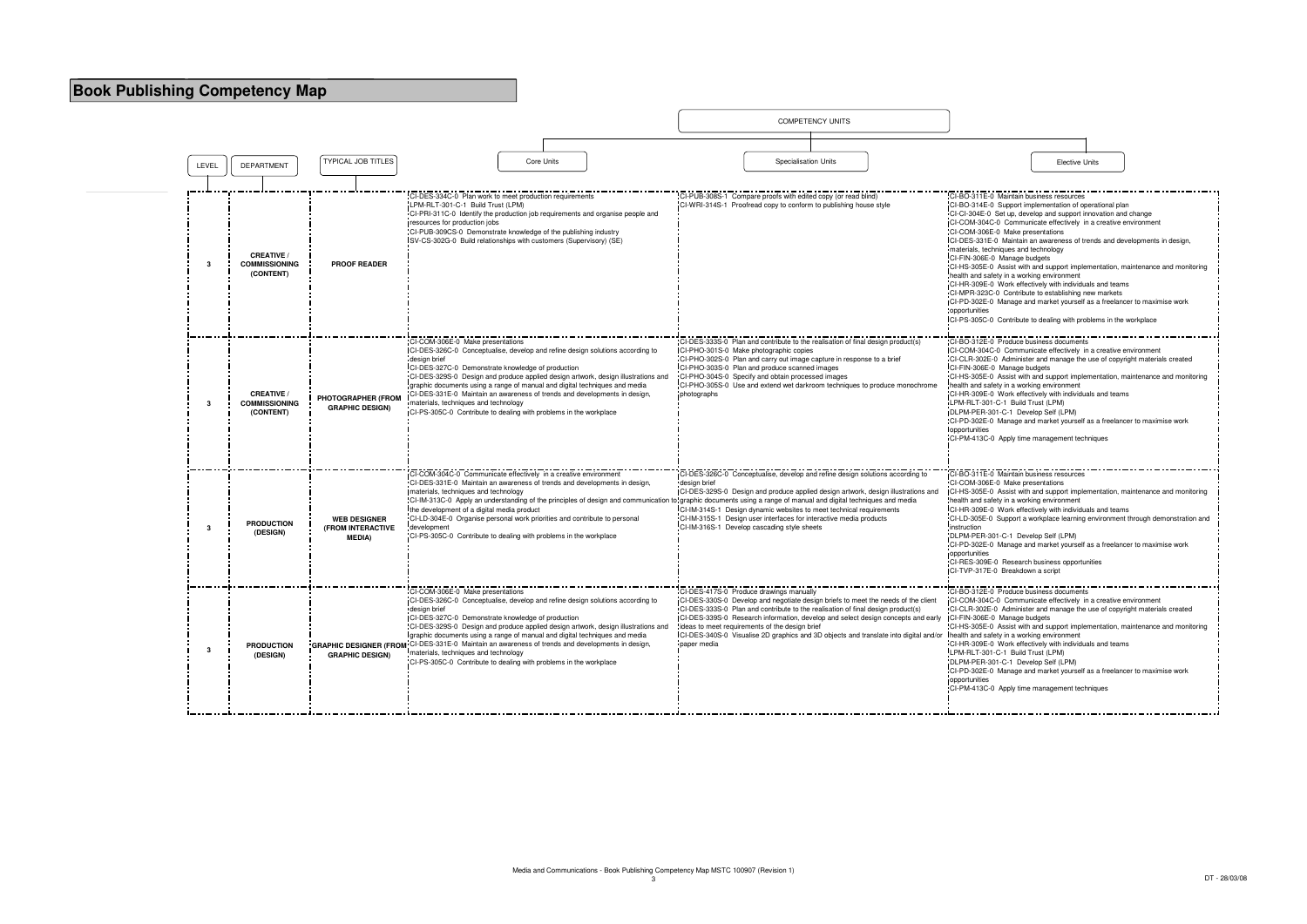|                |                               |                                                                                          |                                                                                                                                                                                                                                                                                                                                                          |            |                                                                        | <b>COMPETENCY UNITS</b>                                                                                                                                                                                                                                    |                                                                                                                                                                                                                                                                                                                                                                                                                                                                                                                                                                                                                                                                                                                                                                                                  |                       |  |
|----------------|-------------------------------|------------------------------------------------------------------------------------------|----------------------------------------------------------------------------------------------------------------------------------------------------------------------------------------------------------------------------------------------------------------------------------------------------------------------------------------------------------|------------|------------------------------------------------------------------------|------------------------------------------------------------------------------------------------------------------------------------------------------------------------------------------------------------------------------------------------------------|--------------------------------------------------------------------------------------------------------------------------------------------------------------------------------------------------------------------------------------------------------------------------------------------------------------------------------------------------------------------------------------------------------------------------------------------------------------------------------------------------------------------------------------------------------------------------------------------------------------------------------------------------------------------------------------------------------------------------------------------------------------------------------------------------|-----------------------|--|
|                |                               |                                                                                          |                                                                                                                                                                                                                                                                                                                                                          |            |                                                                        |                                                                                                                                                                                                                                                            |                                                                                                                                                                                                                                                                                                                                                                                                                                                                                                                                                                                                                                                                                                                                                                                                  |                       |  |
| LEVEL          | <b>DEPARTMENT</b>             | <b>TYPICAL JOB TITLES</b>                                                                |                                                                                                                                                                                                                                                                                                                                                          | Core Units |                                                                        | <b>Specialisation Units</b>                                                                                                                                                                                                                                |                                                                                                                                                                                                                                                                                                                                                                                                                                                                                                                                                                                                                                                                                                                                                                                                  | <b>Elective Units</b> |  |
|                |                               |                                                                                          | CI-DES-334C-0 Plan work to meet production requirements<br>LPM-RLT-301-C-1 Build Trust (LPM)<br>CI-PRI-311C-0 Identify the production job requirements and organise people and                                                                                                                                                                           |            |                                                                        | CI-DES-329S-0 Design and produce applied design artwork, design illustrations and<br>graphic documents using a range of manual and digital techniques and media<br>CI-DES-340S-0 Visualise 2D graphics and 3D objects and translate into digital and/or    | CI-BO-311E-0 Maintain business resources<br>CI-BO-314E-0 Support implementation of operational plan<br>CI-CI-304E-0 Set up, develop and support innovation and char                                                                                                                                                                                                                                                                                                                                                                                                                                                                                                                                                                                                                              |                       |  |
| -3             | <b>PRODUCTION</b><br>(DESIGN) | <b>ILLUSTRATOR / ARTIST</b>                                                              | resources for production jobs<br>CI-PUB-309CS-0 Demonstrate knowledge of the publishing industry<br>SV-CS-302G-0 Build relationships with customers (Supervisory) (SE)                                                                                                                                                                                   |            | paper media                                                            | CI-PUB-310S-0 Enhance the saleability of a book                                                                                                                                                                                                            | CI-COM-304C-0 Communicate effectively in a creative enviror<br>CI-COM-306E-0 Make presentations<br>CI-DES-331E-0 Maintain an awareness of trends and developr<br>materials, techniques and technology<br>CI-FIN-306E-0 Manage budgets<br>CI-HS-305E-0 Assist with and support implementation, mainter<br>health and safety in a working environment<br>CI-HR-309E-0 Work effectively with individuals and teams<br>CI-MPR-323C-0 Contribute to establishing new markets<br>CI-PD-302E-0 Manage and market yourself as a freelancer to<br>opportunities<br>CI-PS-305C-0 Contribute to dealing with problems in the workp                                                                                                                                                                          |                       |  |
|                |                               |                                                                                          | CI-DES-334C-0 Plan work to meet production requirements                                                                                                                                                                                                                                                                                                  |            |                                                                        | CI-DES-330S-0 Develop and negotiate design briefs to meet the needs of the client                                                                                                                                                                          | CI-BO-311E-0 Maintain business resources                                                                                                                                                                                                                                                                                                                                                                                                                                                                                                                                                                                                                                                                                                                                                         |                       |  |
| -3             | <b>PRODUCTION</b><br>(DESIGN) | <b>COVER DESIGNER</b>                                                                    | LPM-RLT-301-C-1 Build Trust (LPM)<br>CI-PRI-311C-0 Identify the production job requirements and organise people and<br>resources for production jobs<br>CI-PUB-309CS-0 Demonstrate knowledge of the publishing industry<br>SV-CS-302G-0 Build relationships with customers (Supervisory) (SE)                                                            |            |                                                                        | CI-PUB-310S-0 Enhance the saleability of a book<br>CI-PUB-311S-0 Ensure the cover design incorporates the book's theme                                                                                                                                     | CI-BO-314E-0 Support implementation of operational plan<br>CI-CI-304E-0 Set up, develop and support innovation and char-<br>CI-COM-304C-0 Communicate effectively in a creative enviror<br>CI-COM-306E-0 Make presentations<br>CI-DES-331E-0 Maintain an awareness of trends and developr<br>materials, techniques and technology<br>CI-FIN-306E-0 Manage budgets<br>CI-HS-305E-0 Assist with and support implementation, mainter<br>health and safety in a working environment<br>CI-HR-309E-0 Work effectively with individuals and teams<br>CI-MPR-323C-0 Contribute to establishing new markets<br>CI-PD-302E-0 Manage and market yourself as a freelancer to<br>opportunities<br>CI-PS-305C-0 Contribute to dealing with problems in the workp                                              |                       |  |
| -3             | <b>PRODUCTION</b><br>(DESIGN) | <b>PRODUCTION</b><br><b>COORDINATOR</b>                                                  | CI-DES-334C-0 Plan work to meet production requirements<br>LPM-RLT-301-C-1 Build Trust (LPM)<br>CI-PRI-311C-0 Identify the production job requirements and organise people and<br>resources for production jobs<br>CI-PUB-309CS-0 Demonstrate knowledge of the publishing industry<br>SV-CS-302G-0 Build relationships with customers (Supervisory) (SE) |            | ICI-BO-313S-0 Purchase goods and services                              | CI-FIN-309S-0 Process accounts payable and receivable                                                                                                                                                                                                      | CI-BO-311E-0 Maintain business resources<br>CI-BO-314E-0 Support implementation of operational plan<br>CI-CI-304E-0 Set up, develop and support innovation and char<br>-CI-COM-304C-0 Communicate effectively in a creative enviror<br>CI-COM-306E-0 Make presentations<br>CI-DES-331E-0 Maintain an awareness of trends and developre<br>materials, techniques and technology<br>CI-FIN-306E-0 Manage budgets<br>CI-HS-305E-0 Assist with and support implementation, mainter<br>health and safety in a working environment<br>CI-HR-309E-0 Work effectively with individuals and teams<br>CI-MPR-323C-0 Contribute to establishing new markets<br>CI-PD-302E-0 Manage and market yourself as a freelancer to<br>opportunities<br>CI-PS-305C-0 Contribute to dealing with problems in the workp |                       |  |
| $\overline{2}$ | <b>PRODUCTION</b><br>(DESIGN) | <b>DIGITAL MEDIA EXECUTIVE Multimedia Product</b><br>(FROM INTERACTIVE<br><b>MEDIA</b> ) | CI-HR-210C-0 Work effectively with others<br>CI-IM-218C-1 Apply Visual Communication Principles to the Development of a<br><b>IES-LPD-101 Personal Effectiveness (Operations) ESS</b>                                                                                                                                                                    |            | CI-IM-219S-1 Maintain information standards<br>transfer protocol (FTP) | CI-IM-220S-1 Maintain web server performance<br>CI-IM-222S-1 Transfer content to a website using software packages supporting file<br>CI-WRI-307S-1 Write copy for a range of contexts<br>CI-WRI-313S-1 Write and edit copy for interactive media products | CI-CI-205E-0 Evaluate and adapt to a variety of technological<br>CI-HS-206E-0 Respond to emergencies and security breaches<br>CI-LD-206E-0 Improve individual and organisational performar<br>ES-LPD-101 Problem Solving and Decision Making (Operation                                                                                                                                                                                                                                                                                                                                                                                                                                                                                                                                          |                       |  |
| $\overline{2}$ | <b>PRODUCTION</b><br>(DESIGN) | <b>TYPESETTER / LAYOUT</b><br><b>ARTIST</b>                                              | <b>ES-WPS-1WIT-0 Workplace ICT Applications (Operations) ESS</b><br>CI-PRI-219C-0 Prepare and maintain systems for data capture and capture elements<br>required for processing<br>CI-PRI-222S-0 Produce documents using page layout software<br>CI-PRI-223C-1 Produce colour proofs for printing                                                        |            | CI-PRI-220S-1 Prepare print ready file                                 | CI-CI-205E-0 Evaluate and adapt to a variety of technological changes                                                                                                                                                                                      | CI-HS-206E-0 Respond to emergencies and security breaches<br>CI-HR-210C-0 Work effectively with others<br>ES-LPD-101 Initiative and Enterprise (Operations) ESS                                                                                                                                                                                                                                                                                                                                                                                                                                                                                                                                                                                                                                  |                       |  |

|                                                                                                                                                | <b>Elective Units</b> |                                                                                 |
|------------------------------------------------------------------------------------------------------------------------------------------------|-----------------------|---------------------------------------------------------------------------------|
|                                                                                                                                                |                       |                                                                                 |
| CI-BO-311E-0 Maintain business resources                                                                                                       |                       |                                                                                 |
| CI-BO-314E-0 Support implementation of operational plan                                                                                        |                       |                                                                                 |
| CI-CI-304E-0 Set up, develop and support innovation and change<br>CI-COM-304C-0 Communicate effectively in a creative environment              |                       |                                                                                 |
| CI-COM-306E-0 Make presentations                                                                                                               |                       |                                                                                 |
| CI-DES-331E-0 Maintain an awareness of trends and developments in design,                                                                      |                       |                                                                                 |
| materials, techniques and technology<br>CI-FIN-306E-0 Manage budgets                                                                           |                       |                                                                                 |
|                                                                                                                                                |                       | CI-HS-305E-0 Assist with and support implementation, maintenance and monitoring |
| health and safety in a working environment                                                                                                     |                       |                                                                                 |
| CI-HR-309E-0 Work effectively with individuals and teams<br>CI-MPR-323C-0 Contribute to establishing new markets                               |                       |                                                                                 |
| CI-PD-302E-0 Manage and market yourself as a freelancer to maximise work                                                                       |                       |                                                                                 |
| opportunities                                                                                                                                  |                       |                                                                                 |
| CI-PS-305C-0 Contribute to dealing with problems in the workplace                                                                              |                       |                                                                                 |
| CI-BO-311E-0 Maintain business resources                                                                                                       |                       |                                                                                 |
| CI-BO-314E-0 Support implementation of operational plan                                                                                        |                       |                                                                                 |
| CI-CI-304E-0 Set up, develop and support innovation and change<br>CI-COM-304C-0 Communicate effectively in a creative environment              |                       |                                                                                 |
| CI-COM-306E-0 Make presentations                                                                                                               |                       |                                                                                 |
| CI-DES-331E-0 Maintain an awareness of trends and developments in design,                                                                      |                       |                                                                                 |
| materials, techniques and technology<br>CI-FIN-306E-0 Manage budgets                                                                           |                       |                                                                                 |
|                                                                                                                                                |                       | CI-HS-305E-0 Assist with and support implementation, maintenance and monitoring |
| health and safety in a working environment<br>CI-HR-309E-0 Work effectively with individuals and teams                                         |                       |                                                                                 |
| CI-MPR-323C-0 Contribute to establishing new markets                                                                                           |                       |                                                                                 |
| CI-PD-302E-0 Manage and market yourself as a freelancer to maximise work                                                                       |                       |                                                                                 |
| opportunities<br>CI-PS-305C-0 Contribute to dealing with problems in the workplace                                                             |                       |                                                                                 |
|                                                                                                                                                |                       |                                                                                 |
| CI-BO-311E-0 Maintain business resources                                                                                                       |                       |                                                                                 |
| CI-BO-314E-0 Support implementation of operational plan                                                                                        |                       |                                                                                 |
| CI-CI-304E-0 Set up, develop and support innovation and change<br>CI-COM-304C-0 Communicate effectively in a creative environment              |                       |                                                                                 |
| CI-COM-306E-0 Make presentations                                                                                                               |                       |                                                                                 |
| CI-DES-331E-0 Maintain an awareness of trends and developments in design,                                                                      |                       |                                                                                 |
| materials, techniques and technology<br>CI-FIN-306E-0 Manage budgets                                                                           |                       |                                                                                 |
|                                                                                                                                                |                       | CI-HS-305E-0 Assist with and support implementation, maintenance and monitoring |
| health and safety in a working environment<br>CI-HR-309E-0 Work effectively with individuals and teams                                         |                       |                                                                                 |
| CI-MPR-323C-0 Contribute to establishing new markets                                                                                           |                       |                                                                                 |
| CI-PD-302E-0 Manage and market yourself as a freelancer to maximise work                                                                       |                       |                                                                                 |
| opportunities<br>CI-PS-305C-0 Contribute to dealing with problems in the workplace                                                             |                       |                                                                                 |
|                                                                                                                                                |                       |                                                                                 |
| CI-CI-205E-0 Lvaluate and adapt to a variety of technological cnanges                                                                          |                       |                                                                                 |
| CI-HS-206E-0 Respond to emergencies and security breaches                                                                                      |                       |                                                                                 |
| CI-LD-206E-0 Improve individual and organisational performance and learning<br>ES-LPD-101 Problem Solving and Decision Making (Operations) ESS |                       |                                                                                 |
|                                                                                                                                                |                       |                                                                                 |
|                                                                                                                                                |                       |                                                                                 |
| CI-HS-206E-0 Respond to emergencies and security breaches<br>CI-HR-210C-0 Work effectively with others                                         |                       |                                                                                 |
| ES-LPD-101 Initiative and Enterprise (Operations) ESS                                                                                          |                       |                                                                                 |
|                                                                                                                                                |                       |                                                                                 |
|                                                                                                                                                |                       |                                                                                 |
|                                                                                                                                                |                       |                                                                                 |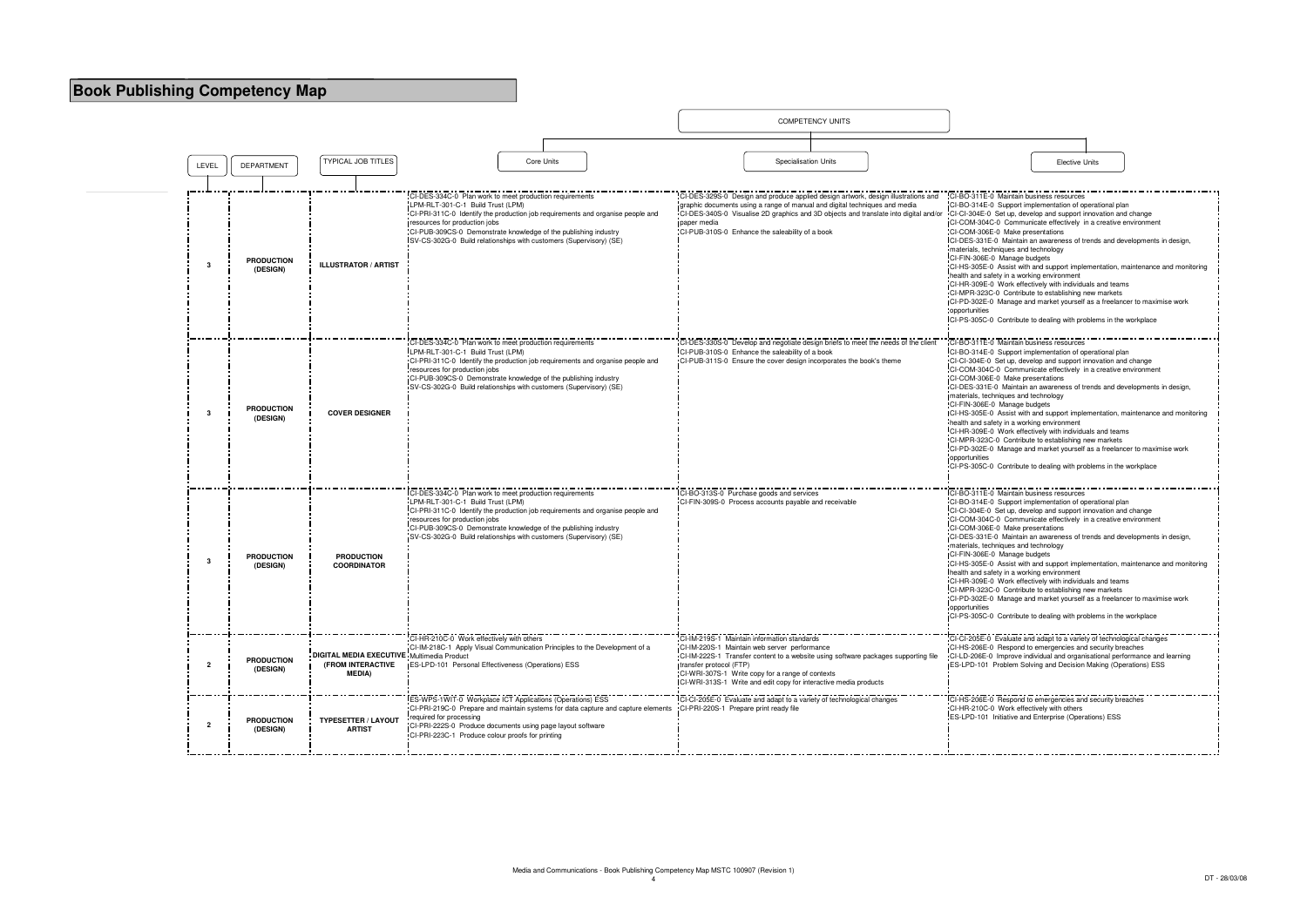|       |                                     |                           |                                                                                                                                                                                                                                                                                                                                                                        |            |                                                                                                                                                                        |                                                              |                                                                                                                                                                                                                                                                                                                                                                                                                                                                                      | <b>COMPETENCY UNITS</b> |                                                                                    |                                                                                                                                                                                                                                                                                                                                                                                                                                                                                                                                                                                                                                                                                                                                                                         |                       |
|-------|-------------------------------------|---------------------------|------------------------------------------------------------------------------------------------------------------------------------------------------------------------------------------------------------------------------------------------------------------------------------------------------------------------------------------------------------------------|------------|------------------------------------------------------------------------------------------------------------------------------------------------------------------------|--------------------------------------------------------------|--------------------------------------------------------------------------------------------------------------------------------------------------------------------------------------------------------------------------------------------------------------------------------------------------------------------------------------------------------------------------------------------------------------------------------------------------------------------------------------|-------------------------|------------------------------------------------------------------------------------|-------------------------------------------------------------------------------------------------------------------------------------------------------------------------------------------------------------------------------------------------------------------------------------------------------------------------------------------------------------------------------------------------------------------------------------------------------------------------------------------------------------------------------------------------------------------------------------------------------------------------------------------------------------------------------------------------------------------------------------------------------------------------|-----------------------|
|       |                                     |                           |                                                                                                                                                                                                                                                                                                                                                                        |            |                                                                                                                                                                        |                                                              |                                                                                                                                                                                                                                                                                                                                                                                                                                                                                      |                         |                                                                                    |                                                                                                                                                                                                                                                                                                                                                                                                                                                                                                                                                                                                                                                                                                                                                                         |                       |
| LEVEL | <b>DEPARTMENT</b>                   | <b>TYPICAL JOB TITLES</b> |                                                                                                                                                                                                                                                                                                                                                                        | Core Units |                                                                                                                                                                        |                                                              | Specialisation Units                                                                                                                                                                                                                                                                                                                                                                                                                                                                 |                         |                                                                                    |                                                                                                                                                                                                                                                                                                                                                                                                                                                                                                                                                                                                                                                                                                                                                                         | <b>Elective Units</b> |
| 4     | <b>LEGAL</b>                        | <b>RIGHTS MANAGER</b>     | CI-BO-407C-0 Implement the effective delivery of the business plan<br>CI-CI-402C-0 Promote innovation and change<br>CI-COM-403C-0 Apply communications management techniques<br>CI-BM-401C-0 Establish and maintain work and contractual relationship<br>CI-PS-403E-0 Address problems which impact on the work                                                        |            |                                                                                                                                                                        | CI-CM-406E-0 Negotiate contracts<br>ethical responsibilities | CI-CLR-302E-0 Administer and manage the use of copyright materials created<br>CI-PUB-406C-0 Apply knowledge of the publishing industry                                                                                                                                                                                                                                                                                                                                               |                         | CI-QM-405E-0 Monitor compliance with legal, regulatory, social, environmental and  | CI-BO-404E-0 Coordinate business resources<br>CI-DES-331E-0 Maintain an awareness of trend<br>materials, techniques and technology<br>CI-FIN-405E-0 Prepare financial reports<br>CI-HS-403E-0 Implement and monitor a safe wo<br>procedures<br>CI-HR-407C-0 Participate in, facilitate and prom<br>teams<br>CI-LD-403E-0 Facilitate individual learning throu<br>CLPM-RLT-401-C-1 Cultivate Positive Workplay<br>LPM-PER-401-C-1 Manage Self (LPM)<br>CI-PD-302E-0 Manage and market yourself as a<br>opportunities<br>CI-PM-411C-0 Apply cost management technique<br>CI-PM-413C-0 Apply time management techniq<br>CI-QM-404E-0 Apply quality management techn<br>SV-CS-302G-0 Build relationships with custome<br>CI-TT-404S-0 Manage the production process         |                       |
| 4     | <b>LEGAL</b>                        | <b>CONTRACT MANAGER</b>   | CI-BO-407C-0 Implement the effective delivery of the business plan<br>CI-CI-402C-0 Promote innovation and change<br>CI-COM-403C-0 Apply communications management techniques<br>CI-BM-401C-0 Establish and maintain work and contractual relationship<br>CI-PS-403E-0 Address problems which impact on the work                                                        |            |                                                                                                                                                                        | CI-CM-406E-0 Negotiate contracts<br>ethical responsibilities | CI-PUB-406C-0 Apply knowledge of the publishing industry                                                                                                                                                                                                                                                                                                                                                                                                                             |                         | "CI-QM-405E-0 Monitor compliance with legal, regulatory, social, environmental and | CI-BO-404E-0 Coordinate business resources<br>ICI-DES-331E-0 Maintain an awareness of trend<br>materials, techniques and technology<br><b>ICI-FIN-405E-0 Prepare financial reports</b><br>CI-HS-403E-0 Implement and monitor a safe wo<br>procedures<br>CI-HR-407C-0 Participate in, facilitate and prom<br>teams<br>CI-LD-403E-0 Facilitate individual learning throu<br>CLPM-RLT-401-C-1 Cultivate Positive Workplay<br>LPM-PER-401-C-1 Manage Self (LPM)<br>CI-PD-302E-0 Manage and market yourself as a<br>opportunities<br>CI-PM-411C-0 Apply cost management techniqu<br>CI-PM-413C-0 Apply time management techniq<br>CI-QM-404E-0 Apply quality management techn<br>SV-CS-302G-0 Build relationships with custome<br>CI-TT-404S-0 Manage the production process |                       |
| 4     | <b>PROJECT</b><br><b>MANAGEMENT</b> | <b>PROJECT MANAGER</b>    | CI-BO-407C-0 Implement the effective delivery of the business plan<br>CI-COM-403C-0 Apply communications management techniques<br>teams<br>CI-PUB-406C-0 Apply knowledge of the publishing industry<br>CI-TT-404S-0 Manage the production process                                                                                                                      |            | CI-HR-407C-0 Participate in, facilitate and promote effective working of individuals and CI-MPR-418S-0 Develop and implement business development strategies to expand | client base                                                  | CI-BO-404E-0 Coordinate business resources<br>CI-HR-406E-0 Contribute to the selection of personnel for activities<br>CI-PM-413C-0 Apply time management techniques<br>CI-PUB-407S-1 Supervise an editorial project<br>CI-QM-404E-0 Apply quality management techniques                                                                                                                                                                                                              |                         |                                                                                    | CI-BO-404E-0 Coordinate business resources<br>CI-CI-402C-0 Promote innovation and change<br>CI-CM-406E-0 Negotiate contracts<br>CI-FIN-405E-0 Prepare financial reports<br>CI-HS-403E-0 Implement and monitor a safe wo<br>procedures<br>:CLPM-RLT-401-C-1 Cultivate Positive Workplay<br>LPM-PER-401-C-1 Manage Self (LPM)<br>CI-PD-302E-0 Manage and market yourself as a<br>opportunities                                                                                                                                                                                                                                                                                                                                                                            |                       |
| 5     | <b>MARKETING</b>                    | <b>MARKETING DIRECTOR</b> | CI-MR-502C-0 Plan and undertake market research to evaluate marketing<br>opportunities<br>CI-MPR-509C-0 Coordinate the production of brochures and marketing materials<br>CI-MPR-510C-1 Develop a marketing communications plan<br>CI-MPR-511C-0 Establish and adjust the marketing mix<br>-CI-MPR-517C-0 Review market performance and implement a marketing solution |            | ICI-STR-504C-0 Contribute to the development and implementation of strategic plans                                                                                     |                                                              | CI-APR-503S-0 Interpret creative ideas and plans<br>CI-COM-502S-0 Present effectively to engage and manage your audience<br>CI-DBS-504S-0 Establish, manage, and maintain a direct marketing database<br>CI-MPR-515S-0 Promote products and services to international markets<br>CI-PR-506S-1 Establish and Develop Media Relationships<br>CI-PR-508S-0 Manage the reputation of your organisation<br>ICI-PUB-504C-0 Manage publishing activities within your area of responsibility |                         |                                                                                    | CI-BO-502E-0 Manage operational plan<br>CI-CI-501E-0 Identify, implement and manage of<br>CI-COM-501C-0 Manage project communication<br>CI-COM-508E-0 Oversee communications in a<br>CI-CM-504E-0 Establish and manage contracts<br>CI-CLR-302E-0 Administer and manage the use<br>CI-FIN-502E-0 Develop and manage budgets a<br>CI-HS-502E-0 Develop and implement a health<br>workplace<br>CI-HR-502E-0 Manage individual and team perf<br>CI-HR-504E-0 Recruit, select and induct staff<br>FLPM-RLT-501-C-1 Foster Business Relationsh<br>CI-PM-509C-0 Manage project scope<br>CI-PM-510E-0 Manage project time<br>CI-QM-502E-0 Develop workplace learning that<br>CI-QM-503E-0 Manage project quality                                                               |                       |

|                                                                                                | <b>Elective Units</b>                                                                    |  |
|------------------------------------------------------------------------------------------------|------------------------------------------------------------------------------------------|--|
|                                                                                                |                                                                                          |  |
|                                                                                                |                                                                                          |  |
| CI-BO-404E-0 Coordinate business resources                                                     | CI-DES-331E-0 Maintain an awareness of trends and developments in design,                |  |
| materials, techniques and technology                                                           |                                                                                          |  |
| CI-FIN-405E-0 Prepare financial reports                                                        |                                                                                          |  |
| procedures                                                                                     | CI-HS-403E-0 Implement and monitor a safe workplace and comply with emergency            |  |
|                                                                                                | CI-HR-407C-0 Participate in, facilitate and promote effective working of individuals and |  |
| teams                                                                                          |                                                                                          |  |
|                                                                                                | CI-LD-403E-0 Facilitate individual learning through coaching                             |  |
| LPM-PER-401-C-1 Manage Self (LPM)                                                              | CLPM-RLT-401-C-1 Cultivate Positive Workplace Relations (LPM)                            |  |
|                                                                                                | CI-PD-302E-0 Manage and market yourself as a freelancer to maximise work                 |  |
| opportunities                                                                                  |                                                                                          |  |
| CI-PM-411C-0 Apply cost management techniques<br>CI-PM-413C-0 Apply time management techniques |                                                                                          |  |
|                                                                                                | CI-QM-404E-0 Apply quality management techniques                                         |  |
|                                                                                                | SV-CS-302G-0 Build relationships with customers (Supervisory) (SE)                       |  |
| CI-TT-404S-0 Manage the production process                                                     |                                                                                          |  |
|                                                                                                |                                                                                          |  |
| CI-BO-404E-0 Coordinate business resources                                                     |                                                                                          |  |
| materials, techniques and technology                                                           | CI-DES-331E-0 Maintain an awareness of trends and developments in design,                |  |
| CI-FIN-405E-0 Prepare financial reports                                                        |                                                                                          |  |
|                                                                                                | CI-HS-403E-0 Implement and monitor a safe workplace and comply with emergency            |  |
| procedures                                                                                     | CI-HR-407C-0 Participate in, facilitate and promote effective working of individuals and |  |
| teams                                                                                          |                                                                                          |  |
|                                                                                                | CI-LD-403E-0 Facilitate individual learning through coaching                             |  |
| LPM-PER-401-C-1 Manage Self (LPM)                                                              | CLPM-RLT-401-C-1 Cultivate Positive Workplace Relations (LPM)                            |  |
|                                                                                                | CI-PD-302E-0 Manage and market yourself as a freelancer to maximise work                 |  |
| opportunities                                                                                  |                                                                                          |  |
| CI-PM-411C-0 Apply cost management techniques                                                  |                                                                                          |  |
| CI-PM-413C-0 Apply time management techniques                                                  | CI-QM-404E-0 Apply quality management techniques                                         |  |
|                                                                                                | SV-CS-302G-0 Build relationships with customers (Supervisory) (SE)                       |  |
| CI-TT-404S-0 Manage the production process                                                     |                                                                                          |  |
|                                                                                                |                                                                                          |  |
| CI-BO-404E-0 Coordinate business resources                                                     |                                                                                          |  |
| CI-CI-402C-0 Promote innovation and change<br>CI-CM-406E-0 Negotiate contracts                 |                                                                                          |  |
| CI-FIN-405E-0 Prepare financial reports                                                        |                                                                                          |  |
|                                                                                                | CI-HS-403E-0 Implement and monitor a safe workplace and comply with emergency            |  |
| procedures                                                                                     | CLPM-RLT-401-C-1 Cultivate Positive Workplace Relations (LPM)                            |  |
| LPM-PER-401-C-1 Manage Self (LPM)                                                              |                                                                                          |  |
|                                                                                                | CI-PD-302E-0 Manage and market yourself as a freelancer to maximise work                 |  |
| opportunities                                                                                  |                                                                                          |  |
| CI-BO-502E-0 Manage operational plan                                                           |                                                                                          |  |
|                                                                                                | CI-CI-501E-0 Identify, implement and manage change and innovation                        |  |
| CI-COM-501C-0 Manage project communications                                                    |                                                                                          |  |
|                                                                                                | CI-COM-508E-0 Oversee communications in a creative environment                           |  |
| CI-CM-504E-0 Establish and manage contracts                                                    | CI-CLR-302E-0 Administer and manage the use of copyright materials created               |  |
|                                                                                                | CI-FIN-502E-0 Develop and manage budgets and financial plans                             |  |
|                                                                                                | CI-HS-502E-0 Develop and implement a health and safety policy that ensures a safe        |  |
| workplace                                                                                      |                                                                                          |  |
| CI-HR-504E-0 Recruit, select and induct staff                                                  | CI-HR-502E-0 Manage individual and team performance                                      |  |
|                                                                                                | FLPM-RLT-501-C-1 Foster Business Relationships (LPM)                                     |  |
| CI-PM-509C-0 Manage project scope                                                              |                                                                                          |  |
| CI-PM-510E-0 Manage project time                                                               |                                                                                          |  |
| CI-QM-503E-0 Manage project quality                                                            | CI-QM-502E-0 Develop workplace learning that facilitates continuous improvement          |  |
|                                                                                                |                                                                                          |  |
|                                                                                                |                                                                                          |  |
|                                                                                                |                                                                                          |  |
|                                                                                                |                                                                                          |  |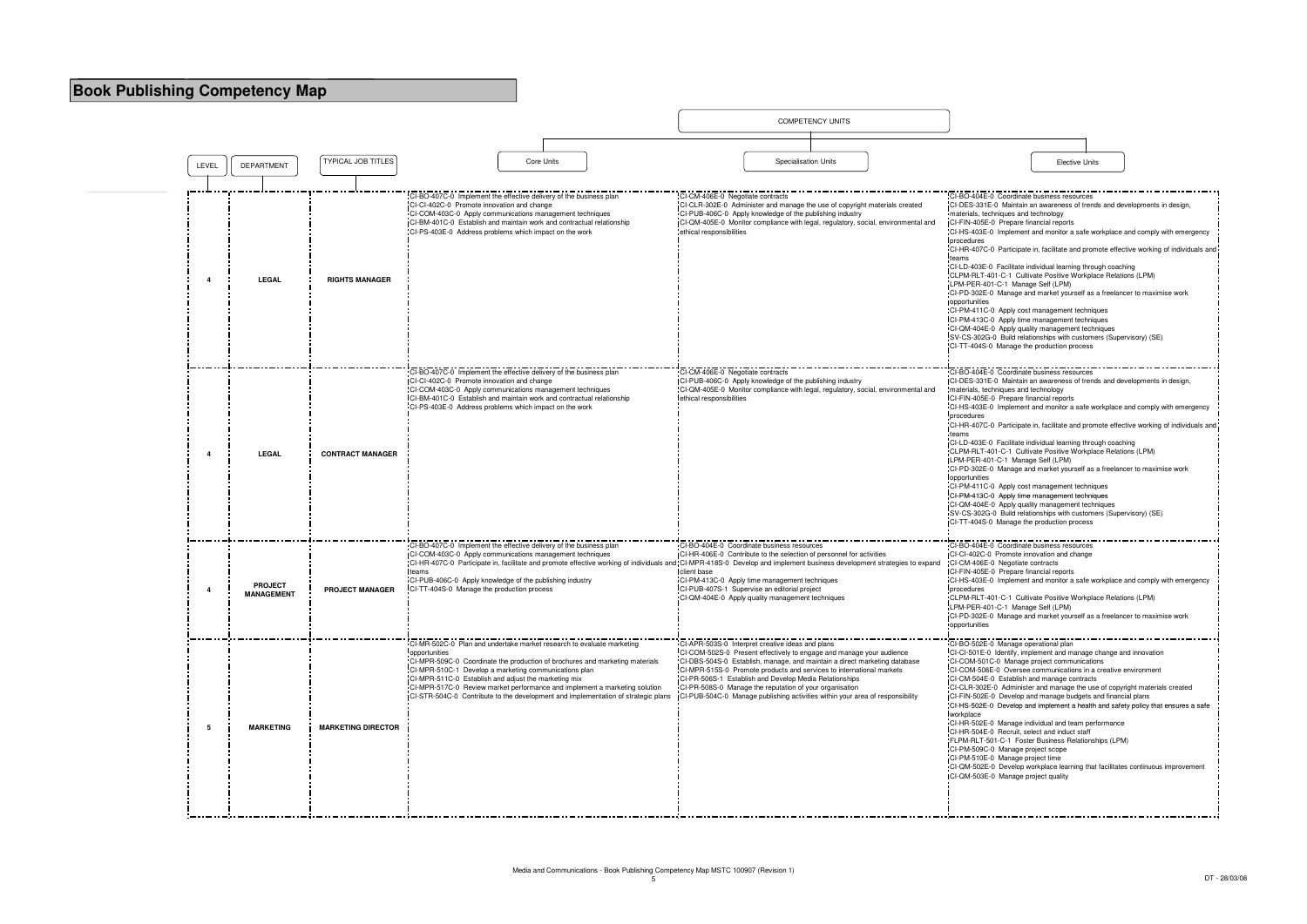|       |                  |                            |                                                                                                                                                                                                                                                                                                                                                                                                                                                            | <b>COMPETENCY UNITS</b>                                                                                                                                                                                                                                                                                                                                                                                                             |                                                                                                                                                                                                                                                                                                                                                                                                                                                                                                                                                                                                                                                                                                                                                                               |
|-------|------------------|----------------------------|------------------------------------------------------------------------------------------------------------------------------------------------------------------------------------------------------------------------------------------------------------------------------------------------------------------------------------------------------------------------------------------------------------------------------------------------------------|-------------------------------------------------------------------------------------------------------------------------------------------------------------------------------------------------------------------------------------------------------------------------------------------------------------------------------------------------------------------------------------------------------------------------------------|-------------------------------------------------------------------------------------------------------------------------------------------------------------------------------------------------------------------------------------------------------------------------------------------------------------------------------------------------------------------------------------------------------------------------------------------------------------------------------------------------------------------------------------------------------------------------------------------------------------------------------------------------------------------------------------------------------------------------------------------------------------------------------|
| LEVEL | DEPARTMENT       | <b>TYPICAL JOB TITLES</b>  | Core Units                                                                                                                                                                                                                                                                                                                                                                                                                                                 | <b>Specialisation Units</b>                                                                                                                                                                                                                                                                                                                                                                                                         | <b>Elective Units</b>                                                                                                                                                                                                                                                                                                                                                                                                                                                                                                                                                                                                                                                                                                                                                         |
|       |                  |                            |                                                                                                                                                                                                                                                                                                                                                                                                                                                            |                                                                                                                                                                                                                                                                                                                                                                                                                                     |                                                                                                                                                                                                                                                                                                                                                                                                                                                                                                                                                                                                                                                                                                                                                                               |
|       | <b>MARKETING</b> | <b>MARKETING MANAGER</b>   | CI-COM-403C-0 Apply communications management techniques<br>CI-MR-403C-0 Conduct market research<br>CI-MPR-421C-0 Profile the market to implement and monitor marketing activities<br>CI-MPR-422E-0 Promote products and services<br>CI-PS-403E-0 Address problems which impact on the work                                                                                                                                                                | CI-DM-406S-0 Manage a direct marketing campaign<br>CI-EO-402S-0 Develop and implement community engagement strategies<br>CI-MPR-418S-0 Develop and implement business development strategies to expand<br>client base<br>CI-PR-411S-0 Formulate and coordinate public relations communications and assess CI-CM-406E-0 Negotiate contracts<br>the communication effects<br>CI-PUB-406C-0 Apply knowledge of the publishing industry | CI-BO-404E-0 Coordinate business resources<br>CI-BO-407C-0 Implement the effective delivery<br>CI-CI-402C-0 Promote innovation and change<br>ICI-COM-306E-0 Make presentations<br>CI-FIN-405E-0 Prepare financial reports<br>CI-HS-403E-0 Implement and monitor a safe wo<br>procedures<br>CI-HR-407C-0 Participate in, facilitate and prom<br>teams<br>CI-LD-403E-0 Facilitate individual learning throu<br>CI-MPR-420E-0 Manage visual merchandising p<br>CLPM-RLT-401-C-1 Cultivate Positive Workplad<br>LPM-PER-401-C-1 Manage Self (LPM)<br>ICI-PR-414S-1 Organise press conferences<br>CI-QM-405E-0 Monitor compliance with legal, re<br>ethical responsibilities<br>CI-TT-404S-0 Manage the production process                                                         |
| -3    | <b>MARKETING</b> | <b>MARKETING EXECUTIVE</b> | CI-COM-304C-0 Communicate effectively in a creative environment<br>CI-MR-305C-1 Assist with market research<br>CI-MPR-323C-0 Contribute to establishing new markets<br>CI-MPR-326C-1 Prepare Marketing Audit Report<br>SV-CS-302G-0 Build relationships with customers (Supervisory) (SE)                                                                                                                                                                  | CI-PR-312S-0 Contribute to public relations service provision<br>CI-PR-313C-1 Produce, Receive and Act on Public Relations Business<br>Communications<br>CI-PUB-309CS-0 Demonstrate knowledge of the publishing industry<br>CI-SAL-305S-0 Develop media product knowledge                                                                                                                                                           | CI-BO-311E-0 Maintain business resources<br>CI-BO-312E-0 Produce business documents<br>CI-BO-314E-0 Support implementation of opera<br>CI-CI-304E-0 Set up, develop and support innov<br>CI-COM-306E-0 Make presentations<br>CI-DES-331E-0 Maintain an awareness of trend<br>materials, techniques and technology<br>CI-DES-334C-0 Plan work to meet production re<br>CI-FIN-306E-0 Manage budgets<br>CI-HS-305E-0 Assist with and support implement<br>health and safety in a working environment<br>CI-HR-309E-0 Work effectively with individuals<br>CI-LD-305E-0 Support a workplace learning env<br>instruction<br>LPM-RLT-301-C-1 Build Trust (LPM)<br>CI-PD-302E-0 Manage and market yourself as a<br>opportunities<br>CI-PS-305C-0 Contribute to dealing with probler |
| 5     | <b>SALES</b>     | <b>SALES DIRECTOR</b>      | CI-MR-502C-0 Plan and undertake market research to evaluate marketing<br>opportunities<br>CI-MPR-509C-0 Coordinate the production of brochures and marketing materials<br>CI-MPR-510C-1 Develop a marketing communications plan<br>CI-MPR-511C-0 Establish and adjust the marketing mix<br>CI-MPR-517C-0 Review market performance and implement a marketing solution<br>CI-STR-504C-0 Contribute to the development and implementation of strategic plans | CI-APR-503S-0 Interpret creative ideas and plans<br>CI-COM-502S-0 Present effectively to engage and manage your audience<br>CI-MPR-515S-0 Promote products and services to international markets<br>CI-PUB-504C-0 Manage publishing activities within your area of responsibility<br>CI-SAL-501S-0 Develop and lead a sales team to exceed sales targets                                                                            | CI-BO-502E-0 Manage operational plan<br>CI-CI-501E-0 Identify, implement and manage o<br>CI-COM-501C-0 Manage project communication<br>CI-COM-508E-0 Oversee communications in a<br>CI-CM-504E-0 Establish and manage contracts<br>CI-CLR-302E-0 Administer and manage the use<br>CI-FIN-502E-0 Develop and manage budgets a<br>CI-HS-502E-0 Develop and implement a health<br>workplace<br>CI-HR-502E-0 Manage individual and team perf<br>CI-HR-504E-0 Recruit, select and induct staff<br>FLPM-RLT-501-C-1 Foster Business Relationsh<br>CI-PM-509C-0 Manage project scope<br>CI-PM-510E-0 Manage project time<br>ICI-QM-502E-0 Develop workplace learning that<br>CI-QM-503E-0 Manage project quality                                                                     |

|                                                                                                                                                                                                                                                                                                                                                                                                                                                                                                                                                                                                                                                                                                                                                                                                      | <b>Elective Units</b> |                                                                                                                                                                                                                                                                |
|------------------------------------------------------------------------------------------------------------------------------------------------------------------------------------------------------------------------------------------------------------------------------------------------------------------------------------------------------------------------------------------------------------------------------------------------------------------------------------------------------------------------------------------------------------------------------------------------------------------------------------------------------------------------------------------------------------------------------------------------------------------------------------------------------|-----------------------|----------------------------------------------------------------------------------------------------------------------------------------------------------------------------------------------------------------------------------------------------------------|
|                                                                                                                                                                                                                                                                                                                                                                                                                                                                                                                                                                                                                                                                                                                                                                                                      |                       |                                                                                                                                                                                                                                                                |
| CI-BO-404E-0 Coordinate business resources<br>CI-BO-407C-0 Implement the effective delivery of the business plan<br>CI-CI-402C-0 Promote innovation and change<br>CI-COM-306E-0 Make presentations<br>CI-CM-406E-0 Negotiate contracts<br>CI-FIN-405E-0 Prepare financial reports<br>procedures<br>teams<br>CI-LD-403E-0 Facilitate individual learning through coaching<br>CI-MPR-420E-0 Manage visual merchandising projects<br>CLPM-RLT-401-C-1 Cultivate Positive Workplace Relations (LPM)<br>LPM-PER-401-C-1 Manage Self (LPM)<br>CI-PR-414S-1 Organise press conferences<br>ethical responsibilities<br>CI-TT-404S-0 Manage the production process                                                                                                                                            |                       | CI-HS-403E-0 Implement and monitor a safe workplace and comply with emergency<br>CI-HR-407C-0 Participate in, facilitate and promote effective working of individuals and<br>CI-QM-405E-0 Monitor compliance with legal, regulatory, social, environmental and |
|                                                                                                                                                                                                                                                                                                                                                                                                                                                                                                                                                                                                                                                                                                                                                                                                      |                       |                                                                                                                                                                                                                                                                |
| CI-BO-311E-0 Maintain business resources<br>CI-BO-312E-0 Produce business documents<br>CI-BO-314E-0 Support implementation of operational plan<br>CI-CI-304E-0 Set up, develop and support innovation and change<br>CI-COM-306E-0 Make presentations<br>CI-DES-331E-0 Maintain an awareness of trends and developments in design,<br>materials, techniques and technology<br>CI-DES-334C-0 Plan work to meet production requirements<br>CI-FIN-306E-0 Manage budgets<br>health and safety in a working environment<br>CI-HR-309E-0 Work effectively with individuals and teams<br>instruction<br>LPM-RLT-301-C-1 Build Trust (LPM)<br>CI-PD-302E-0 Manage and market yourself as a freelancer to maximise work<br>opportunities<br>CI-PS-305C-0 Contribute to dealing with problems in the workplace |                       | CI-HS-305E-0 Assist with and support implementation, maintenance and monitoring<br>CI-LD-305E-0 Support a workplace learning environment through demonstration and                                                                                             |
| CI-BO-502E-0 Manage operational plan<br>CI-CI-501E-0 Identify, implement and manage change and innovation<br>CI-COM-501C-0 Manage project communications<br>CI-COM-508E-0 Oversee communications in a creative environment<br>CI-CM-504E-0 Establish and manage contracts<br>CI-CLR-302E-0 Administer and manage the use of copyright materials created<br>CI-FIN-502E-0 Develop and manage budgets and financial plans<br>workplace<br>CI-HR-502E-0 Manage individual and team performance<br>CI-HR-504E-0 Recruit, select and induct staff<br>FLPM-RLT-501-C-1 Foster Business Relationships (LPM)<br>CI-PM-509C-0 Manage project scope<br>CI-PM-510E-0 Manage project time<br>CI-QM-503E-0 Manage project quality                                                                                 |                       | CI-HS-502E-0 Develop and implement a health and safety policy that ensures a safe<br>CI-QM-502E-0 Develop workplace learning that facilitates continuous improvement                                                                                           |